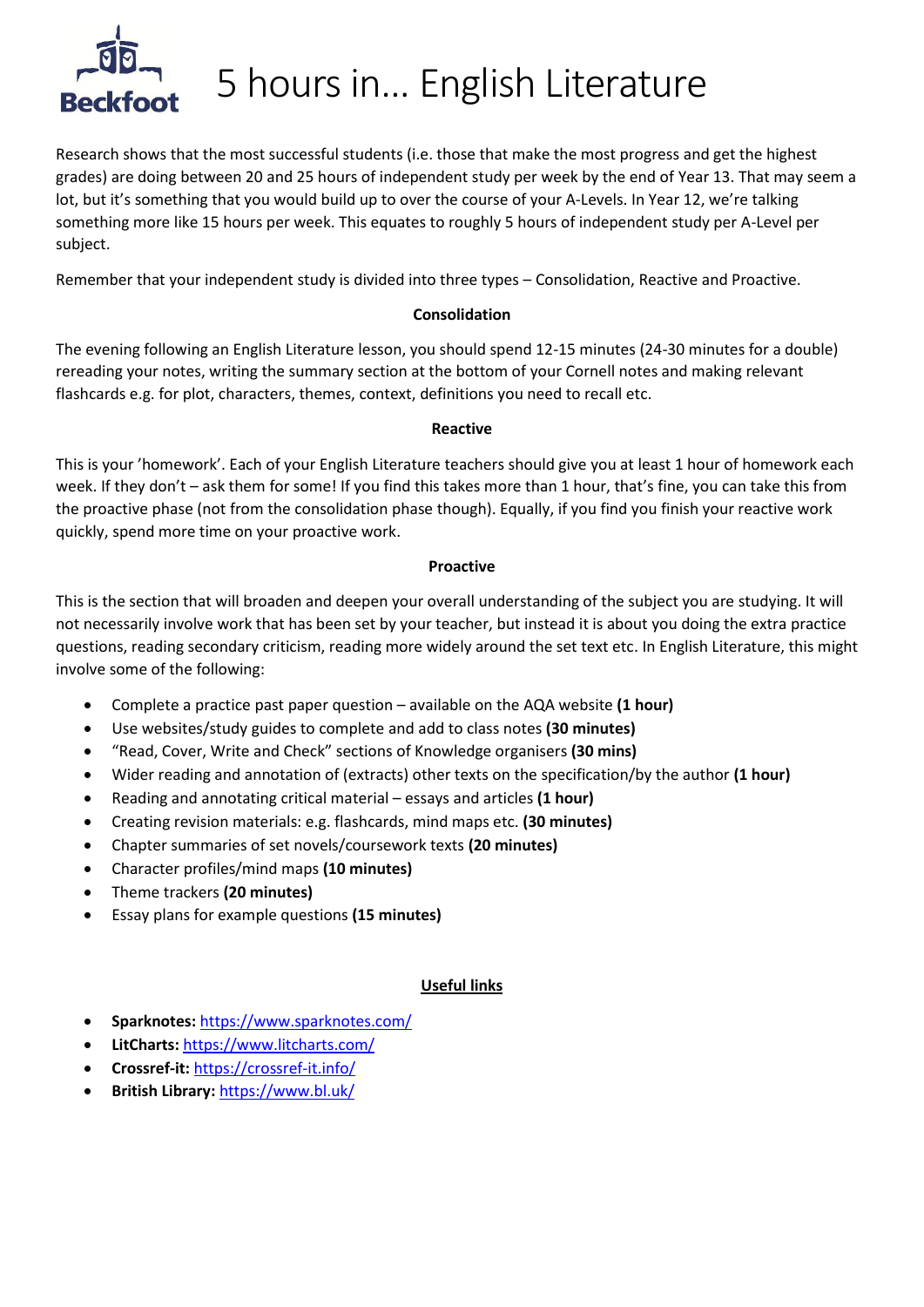

## 5 hours in… English Literature – your weekly review

| Week beginning:                |  |
|--------------------------------|--|
| What have I been learning with |  |
| What have I been learning with |  |

| <b>Consolidation (tick</b><br>when complete) | <b>Reactive 1</b> | <b>Reactive 2</b> | <b>Proactive 1</b> | <b>Proactive 2</b> | <b>Proactive 3</b> |
|----------------------------------------------|-------------------|-------------------|--------------------|--------------------|--------------------|
| Lesson 1                                     |                   |                   |                    |                    |                    |
| Lesson 2                                     |                   |                   |                    |                    |                    |
| Lesson 3                                     |                   |                   |                    |                    |                    |
| Lesson 4                                     |                   |                   |                    |                    |                    |
| Lesson 5                                     |                   |                   |                    |                    |                    |
| Time spent                                   |                   |                   |                    |                    |                    |

Total time spent on Independent Learning in English Literature this week:

Areas that require further review **Things I need to ask my teachers** 

**Checked by: \_\_\_\_\_\_\_\_\_\_\_\_\_\_\_\_\_\_\_\_ (teacher)**